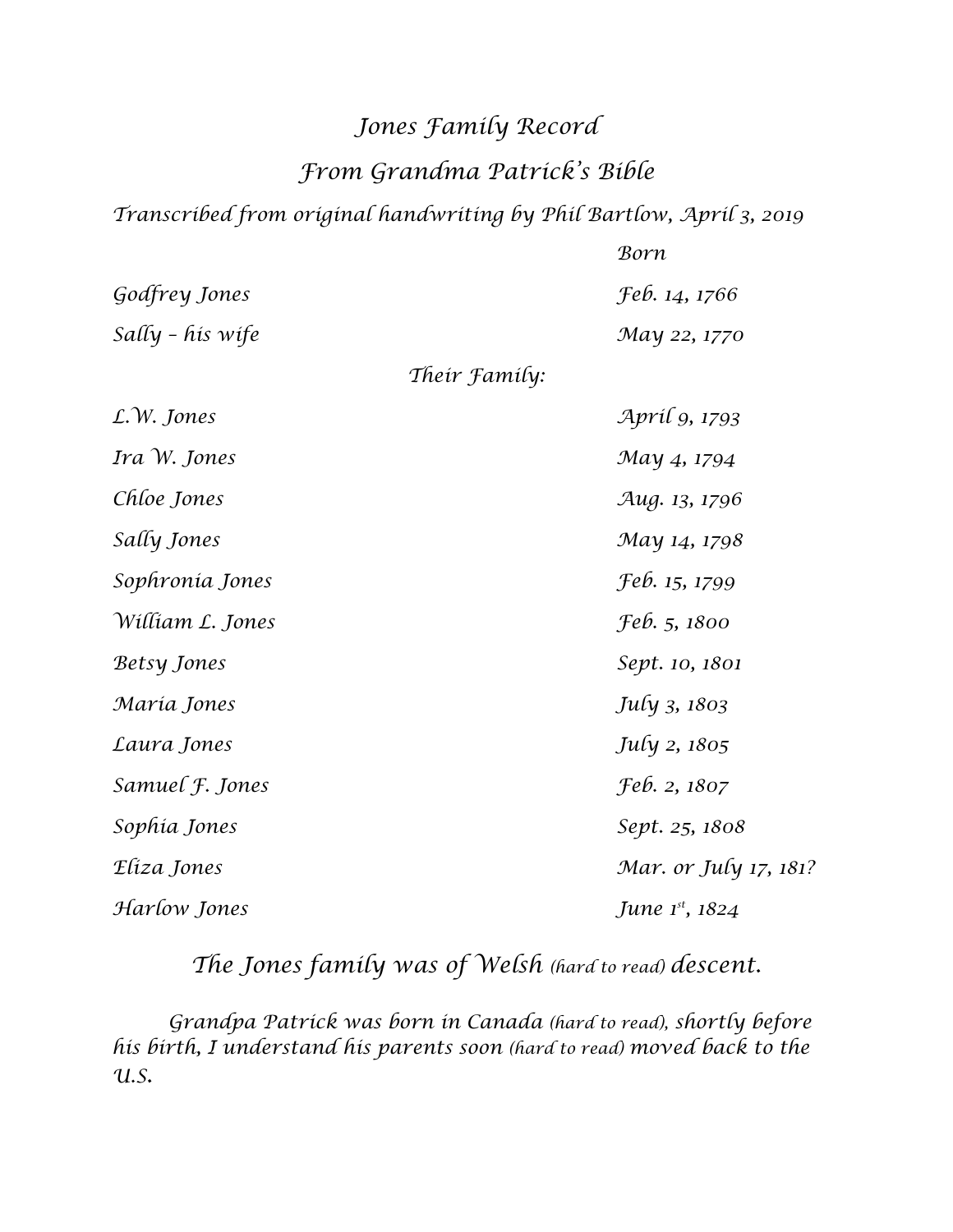#### *He had a brother Henry who was born in 1834, a sister Hannah, a sister Charlotte and possibly a sister Emma (undecipherable).*

#### *Ira Walter Jones*

#### *married*

## *Diana Greene, Jan. 2, 1820. She was born Sept. 28, 1802*

#### *Their Children:*

|                                                 | Born                 |
|-------------------------------------------------|----------------------|
| Orlando H. Jones                                | Oct. 13, 1820        |
| Sally M. Jones                                  | July 31, 1822        |
| Lovina Jones                                    | March 7, 1824        |
| Mahala Jones                                    | <i>Feb. 12, 1826</i> |
| Mary Jones                                      | Mar. 26, 1828        |
| Le Roy Jones                                    | May 16, 1830         |
| William Deloss Jones                            | Sept. 20, 1832       |
| Julia Frances Jones                             | Jan. 13, 1835        |
| Electa Díana Jones                              | Apr. 9, 1837         |
| Hellen Eliza Jones (born in New Hartford, N.Y.) | June 30, 1839        |
| Delilah Jones                                   | Mar. 30, 1841        |

*Diana Greene Jones of Utica, N.Y., first wife of Ira Walter Jones, died April 14, 1841, in New Hartford, Oneida County, N.Y., aged 38 years, 6 mos, 17 days.*

*Ira Walter Jones' second wife was Sophronia Isham, Sept, 17, 1854.*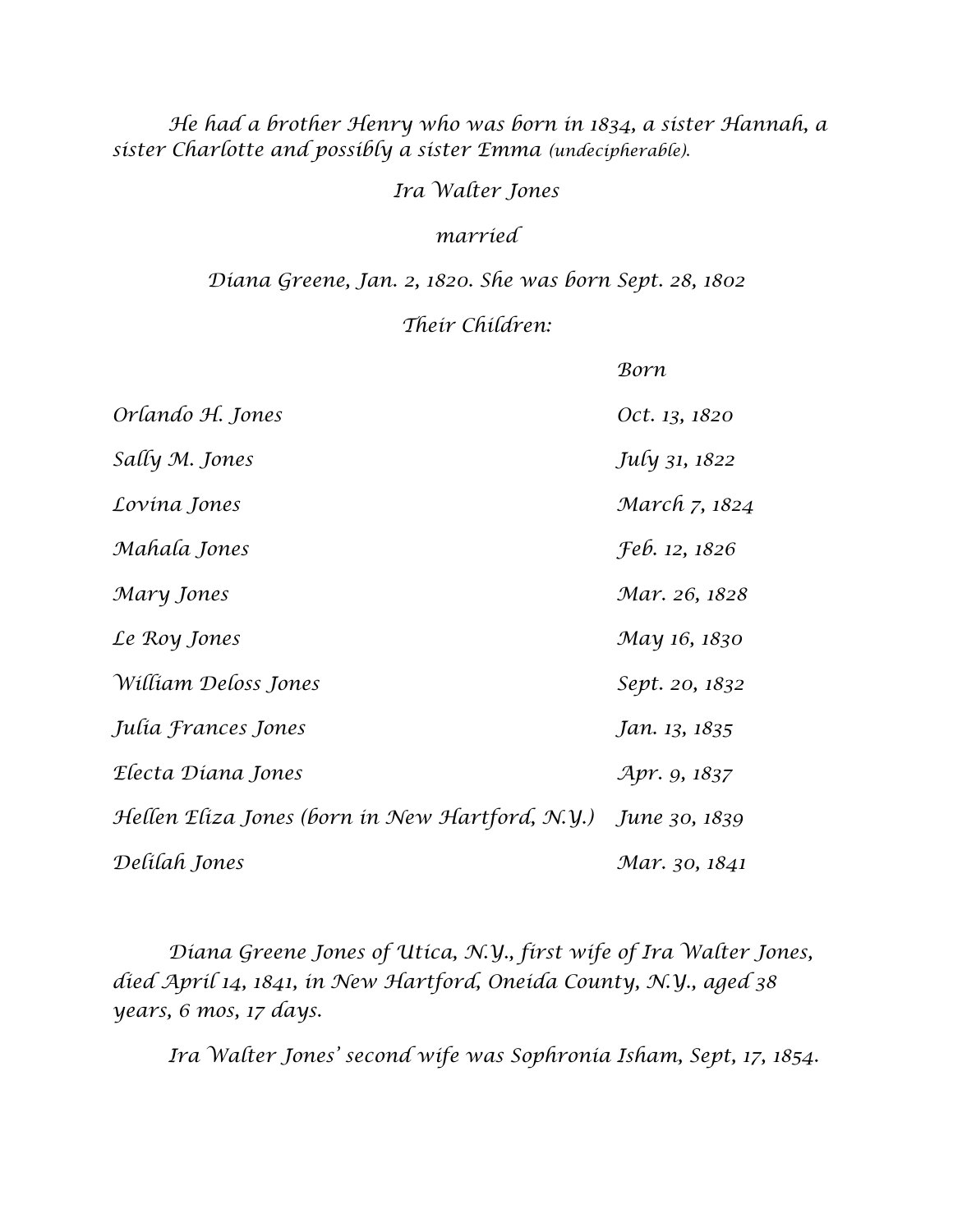## *Deaths*

*Diana Jones, first wife of Ira W. Jones, died Apr. 14, 1841 in New Hartford, Oneida County, N.Y., aged 38 years, 6 mos, 17 days.*

*Sophronia Jones of Utica, second wife of Ira W. Jones, died July 4, 1880.*

*Ira W. Jones died March 1st, 1883 in town of Oswego, aged 88 years, & 10 mos.*

*Le Roy W. Jones died March 29, 1880.*

*William Deloss Jones, son of Ira and Diana, died Dec. 30, 1846 at Utica, N. Y., age 14 years, 3 mos, 10 days.*

*Julia Frances Jones died Mar. 12, 1848, age 13 years, 1 mo, 28 days.*

*Orlando H. Jones died Nov. 18, 1864, aged 44 years, 1 mo & 5 days.*

*Sally Maria Jones died Dec. 23, 1869, aged 47 years, 4 mos, 23 days.*

*Edgar Jones died May 29, 1865 at Fulton, N.Y. He was a son of Orlando.*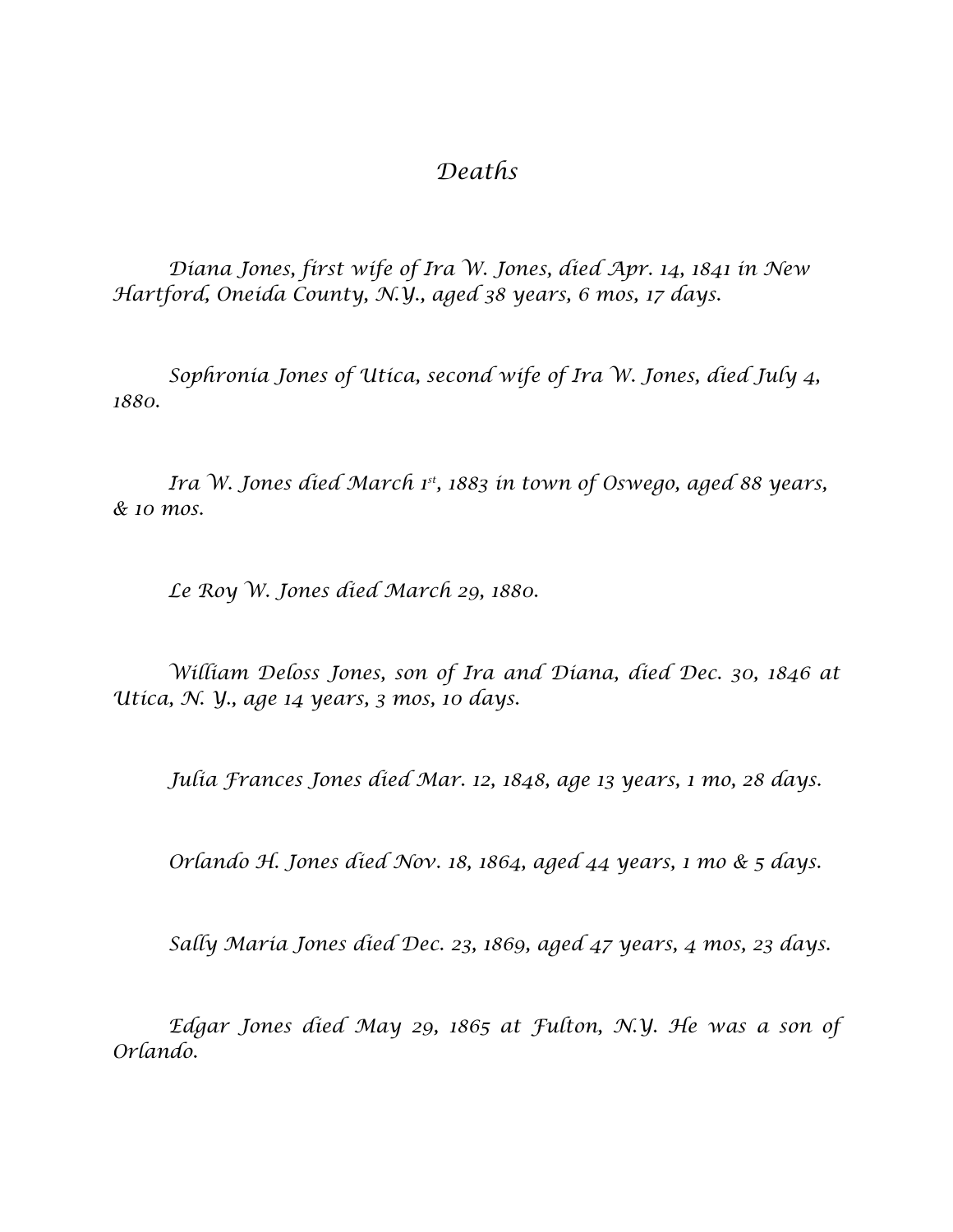## *Marriages*

| Sally Maria Jones<br>Uriah Lott                                                         | July 27, 1841             |
|-----------------------------------------------------------------------------------------|---------------------------|
| Orlando H. Jones (Minister)<br>Hannah Lum<br>Both of New Hartford, N.Y.                 | Sept. 1, 1841             |
| Lovina Jones<br>William H. Victory<br>At Utica N.Y.                                     | Sept. 17, 1843            |
| Maryan Jones<br>James M. Quonce<br>Both of New Hartford, N.Y.<br>Married in Utica, N.Y. | Oct. 21, 1849             |
| Electa Díana Jones<br>John E. Peer<br>Both of N.Y. City                                 | Oct. 13, 1853             |
| Ira Walter Jones of Oswego<br>Sophronia Isham of Utica                                  | Sept. 17, 1854            |
| Hellen Eliza Jones<br>Andrew Patrick<br>born Aug. 11, 1836                              | $\mathcal{N}ov. 14, 1857$ |
| Delilah M. Jones<br>William McIntosh                                                    | Sept. 19, 1858            |
| Delilah McIntosh<br>Samuel Armstrong                                                    | $\overline{\mathcal{E}}$  |
| Lovina Victory 2 <sup>nd</sup> marriage<br>Thomas B. Dove                               | Nov. 7, 1871              |
| Electa Peer<br>$2^{nd}$ marríage<br>Melvin Stephens                                     | <i>July 31, 1878</i>      |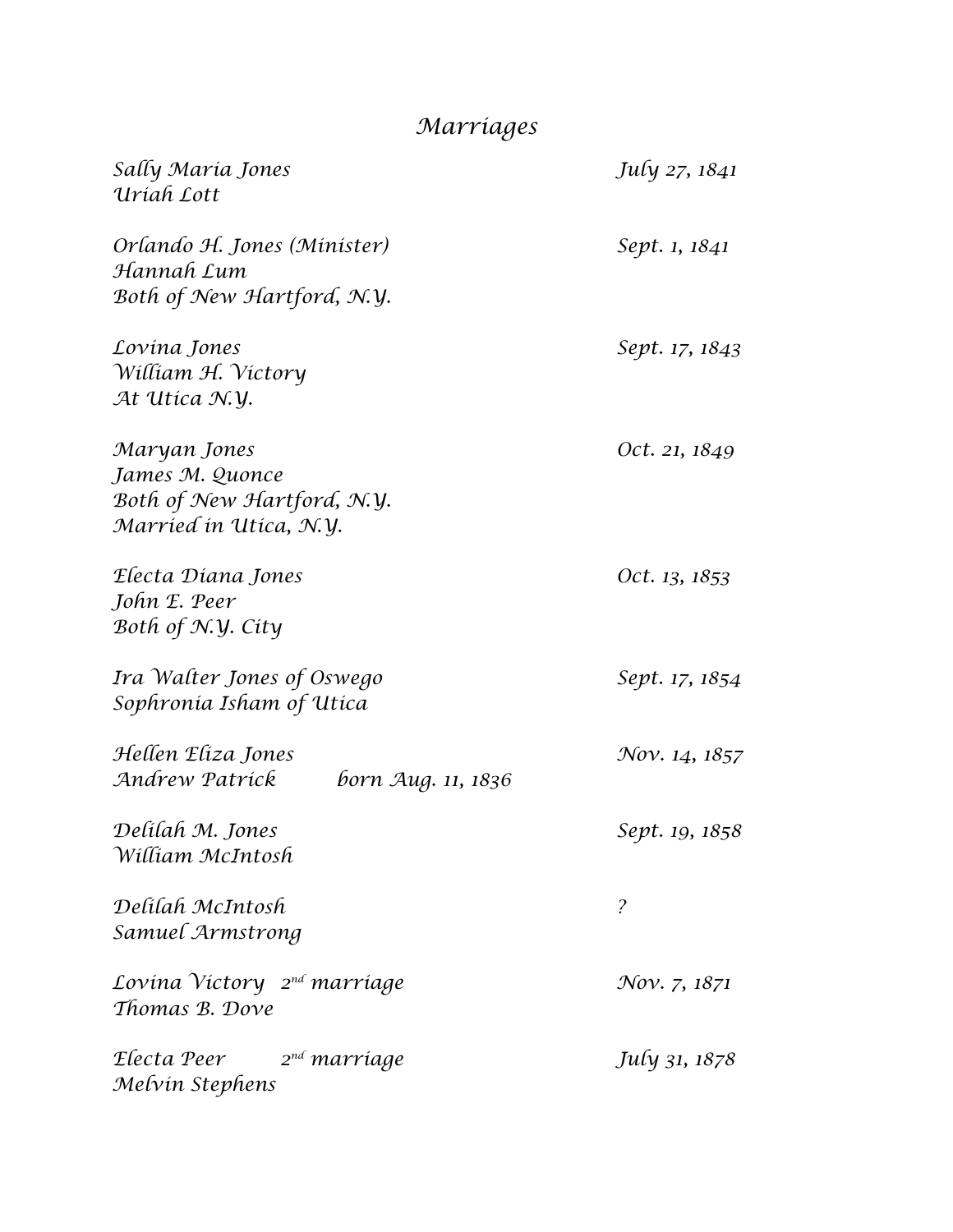## *Children of Hellen Eliza Patrick and Andrew Patrick*

|                | Born           |
|----------------|----------------|
| Bertha María   | Mar. 28, 1859  |
| Jessie         | July 26, 1861  |
| Hattie Susan   | Oct. 3, 1862   |
| Andrew Harry   | Aug. 26, 1866  |
| Anna Kate      | Apr. 6, 1868   |
| Amos Walter    | Oct. 17, 1869  |
| <b>Emogene</b> | July 8, 1872   |
| Florence Ethel | Sept. 15, 1874 |
| William Seal   | Dec. 30, 1875  |
| Susy           | Aug. 31, 1880  |

*Hellen Eliza Patrick died Sept. 19, 1919 Andrew Patrick died Nov. 12, 1921 Wm. Seal Patrick died Aug. 22, 1964 wife Cinderella Belle Patrick died Mar. 30, 1960*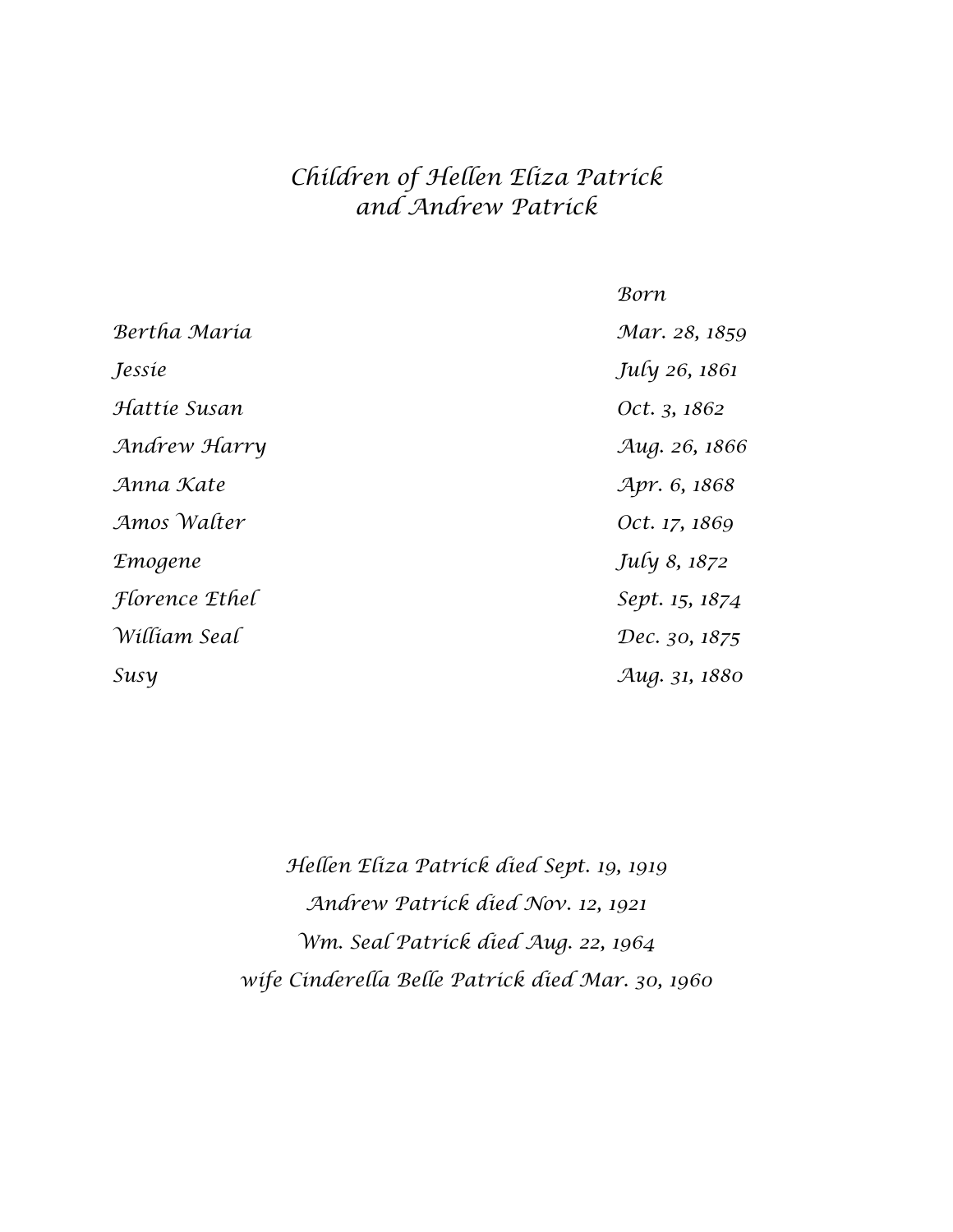*Anna Kate (Kittie) Patrick was born April 6, 1868 in Fulton, Oswego County, N.Y.*

*Gideon Welles Haskins was born May 24, 1861 in South Starksboro, Addison County, VT.*

*They were married in Baraboo. Wis. May 9, 1885.*

#### *Children:*

|                     | Born           |
|---------------------|----------------|
| Lula Eliza          | March 6, 1886  |
| <b>Bennie Leroy</b> | Apríl 24, 1889 |
| <b>Emily</b>        | May 17, 1891   |
| Eva Kate            | Aug. 24, 1892  |
| Bessie Ethel        | Sept. 18, 1894 |
| Ernest Seal         | Sept. 22, 1896 |
| Cora Etta           | Sept. 19, 1899 |
| Della Rose          | Sept. 2, 1902  |
| Boyd Edmond         | Sept. 24, 1904 |
| Ralph Jean          | June 21, 1907  |
| Hurvey Welles       | Apr. 14, 1909  |

*Emily and Bessie died in infancy*

*Marriages*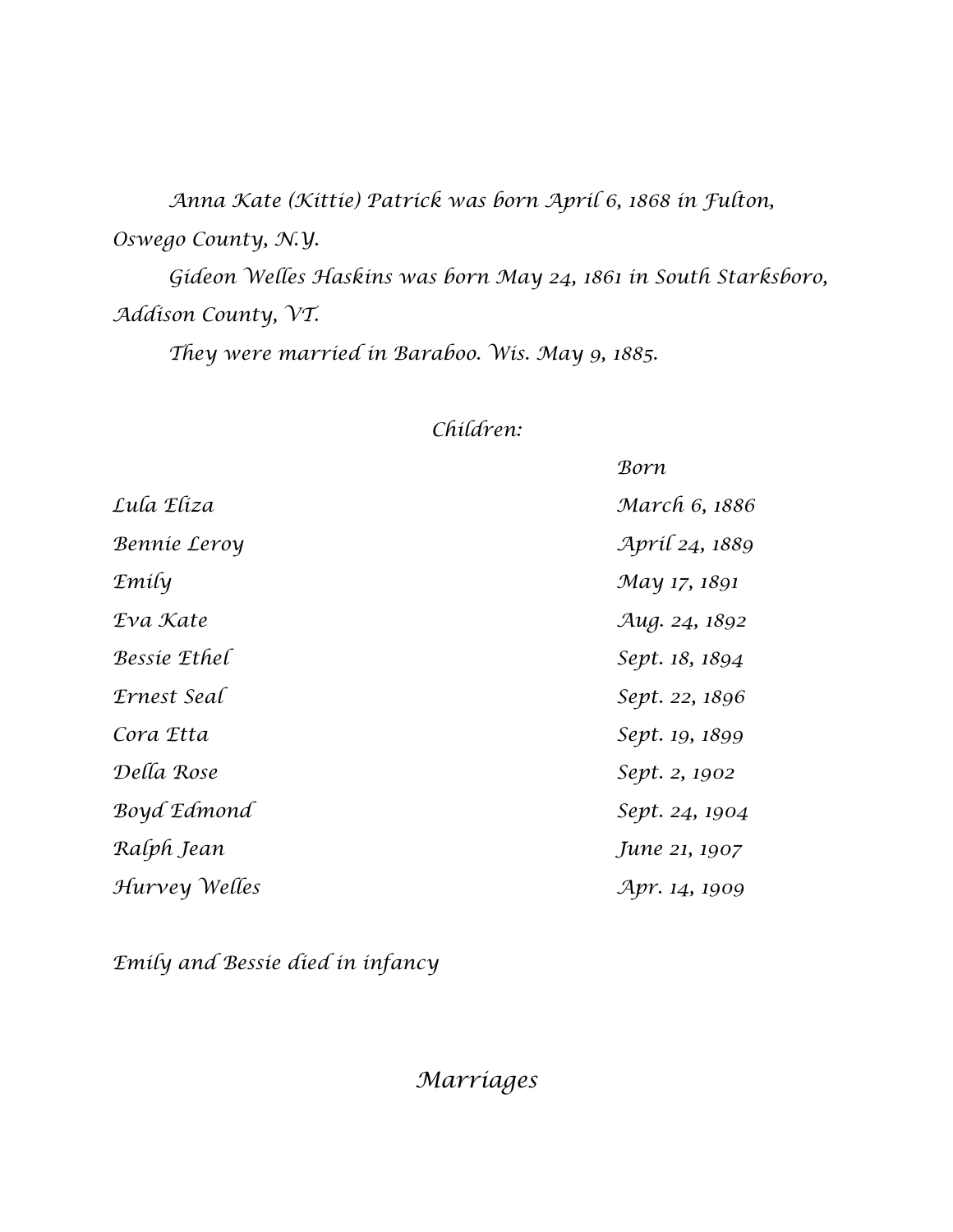| Lula Elíza Haskíns<br>Charles Henry Howard    | Sept. 30, 1907 |
|-----------------------------------------------|----------------|
| Bennie Leroy Haskins<br>Minnie May Perkins    | Apr. 9, 1908   |
| Eva Kate Haskins<br>Ray Hewitt                | Sept. 24, 1913 |
| Ernest Seal Haskins<br>Iva Olivia Hewitt      | June 20, 1917  |
| Cora Etta Haskins<br>Arthur R. Gibson         | Mar. 20, 1918  |
| Della Rose Haskins<br>Wm. Dewey Voiles        | Dec. 17, 1919  |
| Hurvey Welles Haskins<br>Lillian Burmester    | Oct. 22, 1929  |
| Boyd Edmond Haskins<br>Frances Augusta Weeks  | Oct. 24, 1930  |
| Ralph Jean Haskins<br>Hazel May Kreugers      | Sept. 30, ?    |
| Hurvey Welles Haskins<br>Emma Alice Mortenson | Sept. 21, 1932 |
| Ralph Jean Haskins<br>Ann Eve Wen             | June 6, 1959   |